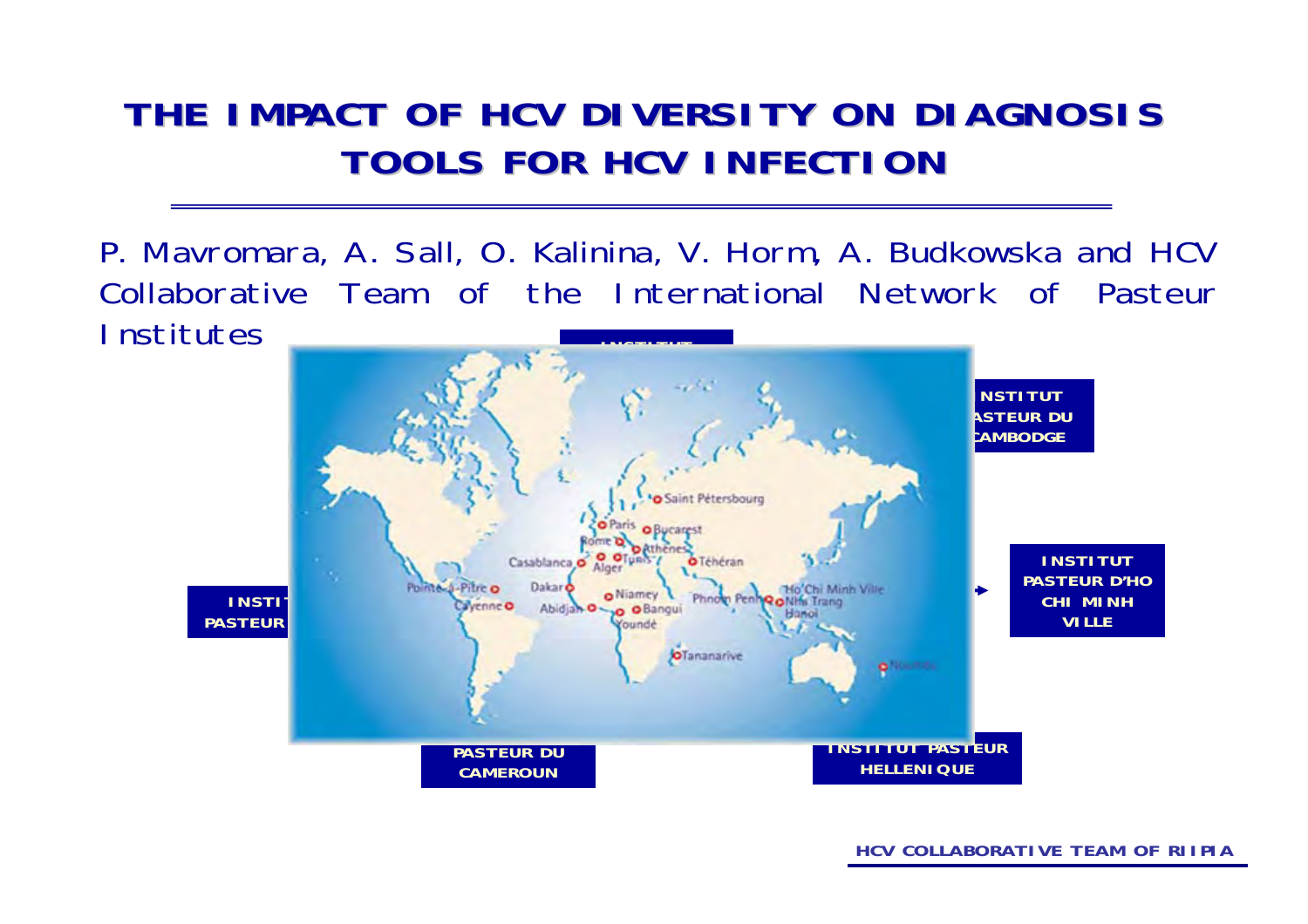## **HCV-INFECTION IS A MAJOR HEALTH INFECTION IS A MAJOR HEALTH PROBLEM WORLDWIDE PROBLEM WORLDWIDE**

 $\bigcirc$  HCV is a hepatotropic RNA virus and it is a major causative agent of human liver disease

| Active HCV | $\frac{80\%}{\text{O}} \rightarrow \text{Chronic}$ | $\frac{20\%}{10\cdot 20\gamma}$ | Cirrhosis | $\frac{1\cdot 2\%}{1\gamma}$ | Hepatocellular<br>carcinoma |
|------------|----------------------------------------------------|---------------------------------|-----------|------------------------------|-----------------------------|
|------------|----------------------------------------------------|---------------------------------|-----------|------------------------------|-----------------------------|

◆ HCV infects over 170 million people worldwide and causes 476.000 deaths per year

 $\supset$  Blood borne virus transmitted mainly parenterally

 $\bullet$  Current therapies for HCV infection (combination of pegylated IFN-a and ribavirin) show only limited efficacy and the development of a vaccine remains a major challenge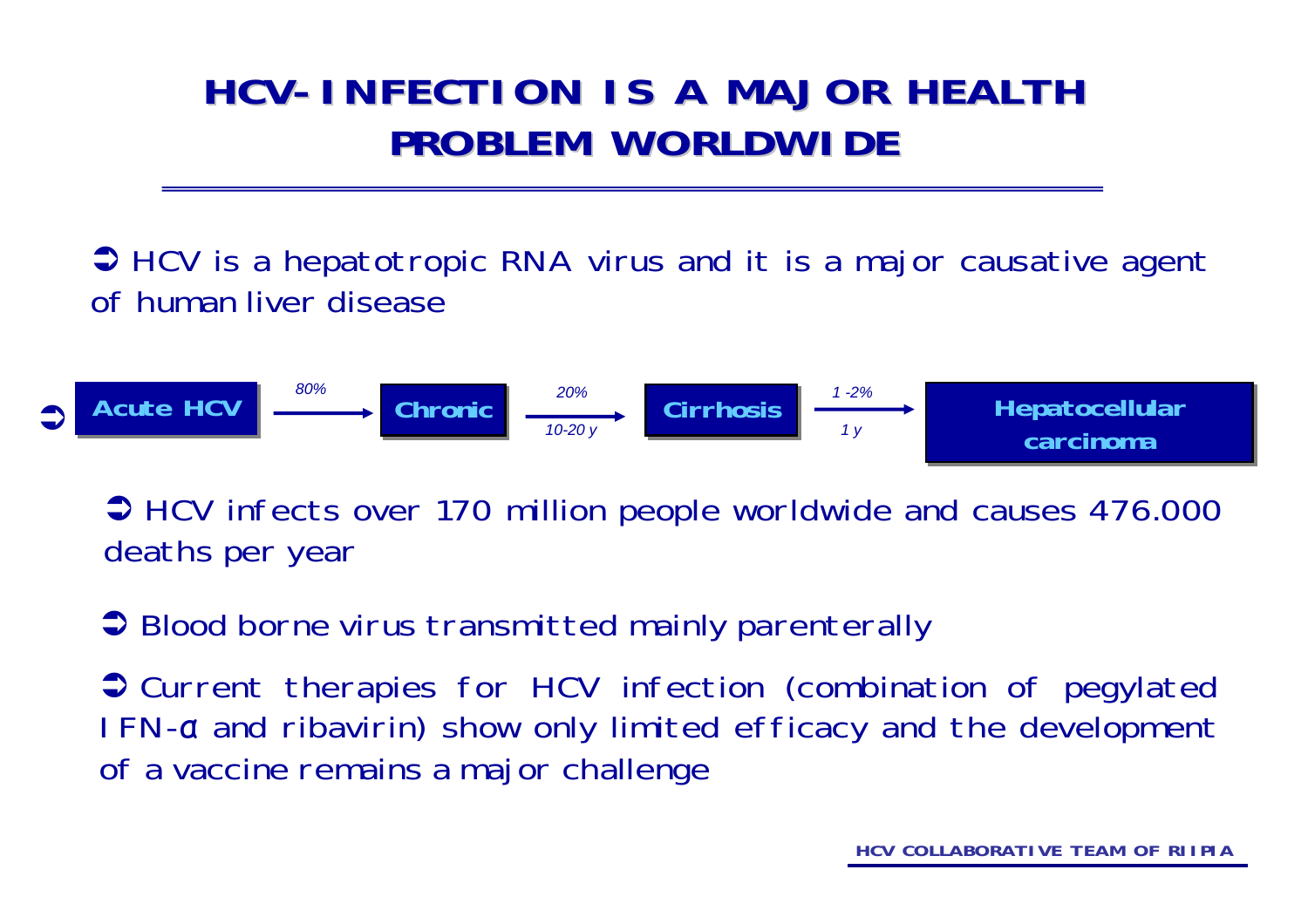## **HCV: THE VIRUS HCV: THE VIRUS**

#### **HCV is a small enveloped RNA virus that is classified within the flaviviridae family**

Exceptional degree of genetic heterogeneity



#### High propensity to establish chronic infection

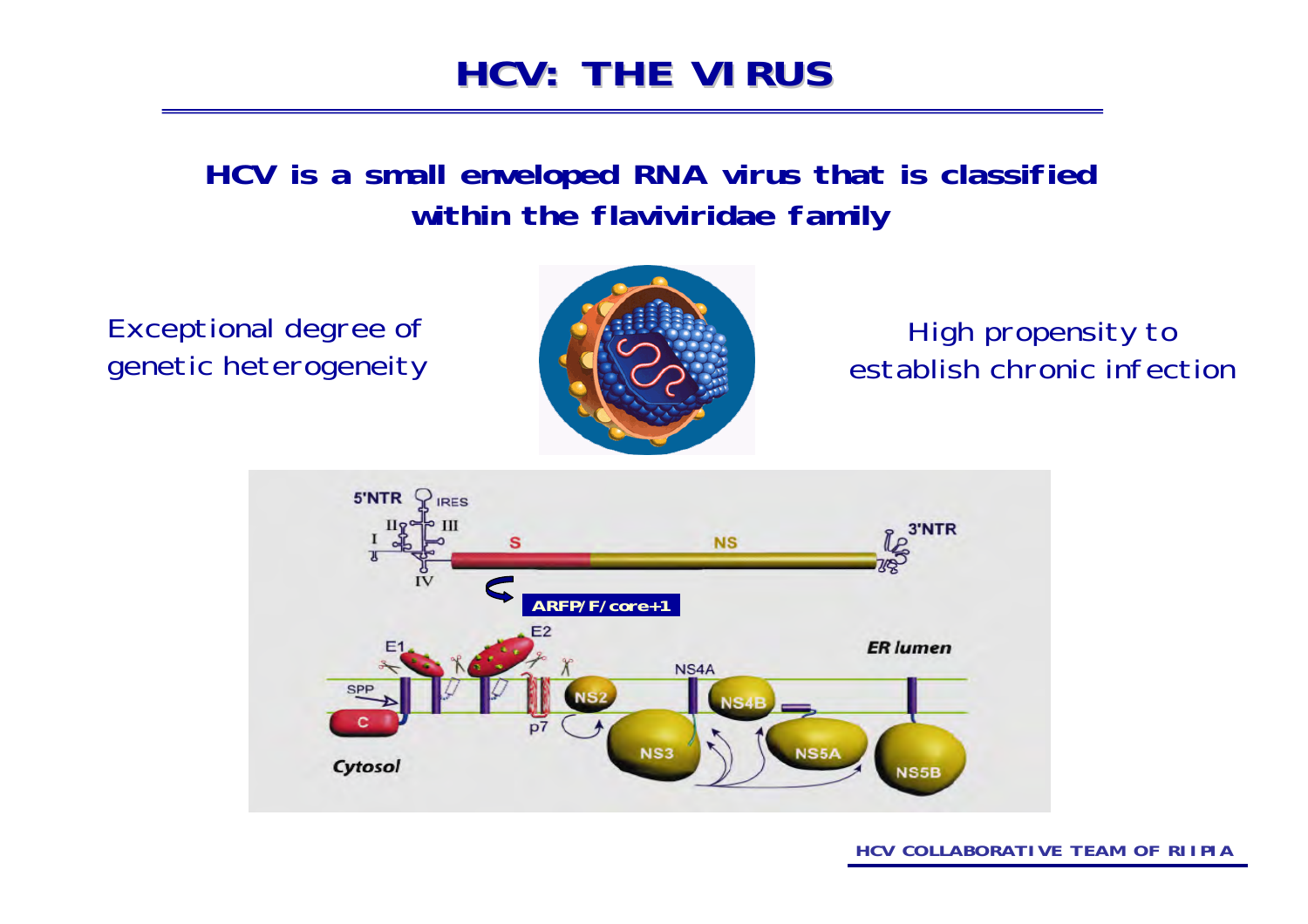### **HCV GENETIC VARIABILITY GENETIC VARIABILITY**



- HCV can be classified into six genetically distinct genotypes/clades (Seq.divergence ~30%)
- HCV genotypes can be further subdivided into at least (90 subtypes Seq. divergence ~20%)
- • Different HCV genotypes may exhibit differing phenotypic properties
	- ▶ Severity of liver disease
	- Response to antiviral therapy

Antigenic heterogeneity/Impact in diagnostic assays and vaccine development

• Functional properties of viral proteins.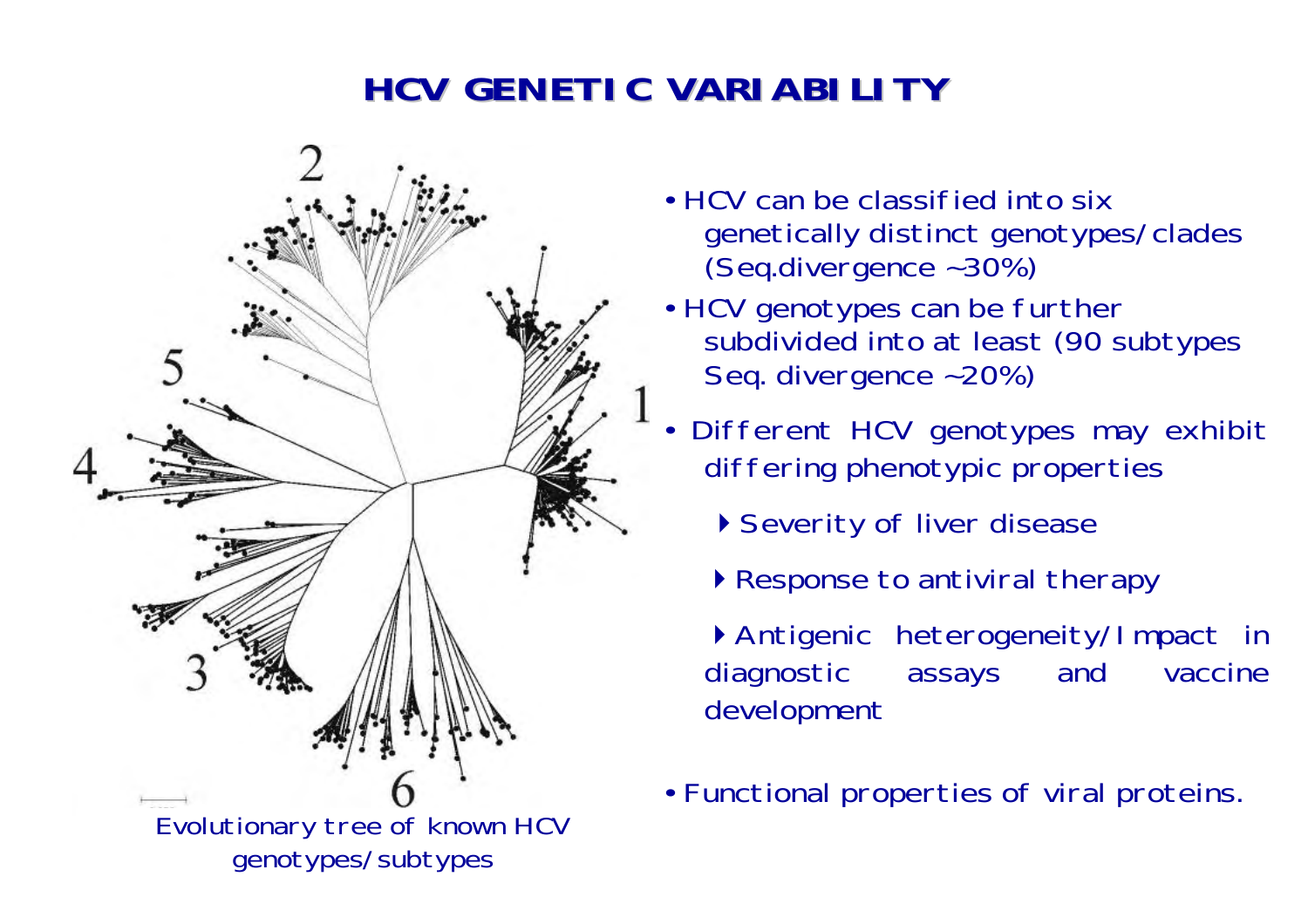#### **WORLDWIDE DISTRIBUTION OF HCV GENOTYPES WORLDWIDE DISTRIBUTION OF HCV GENOTYPES**

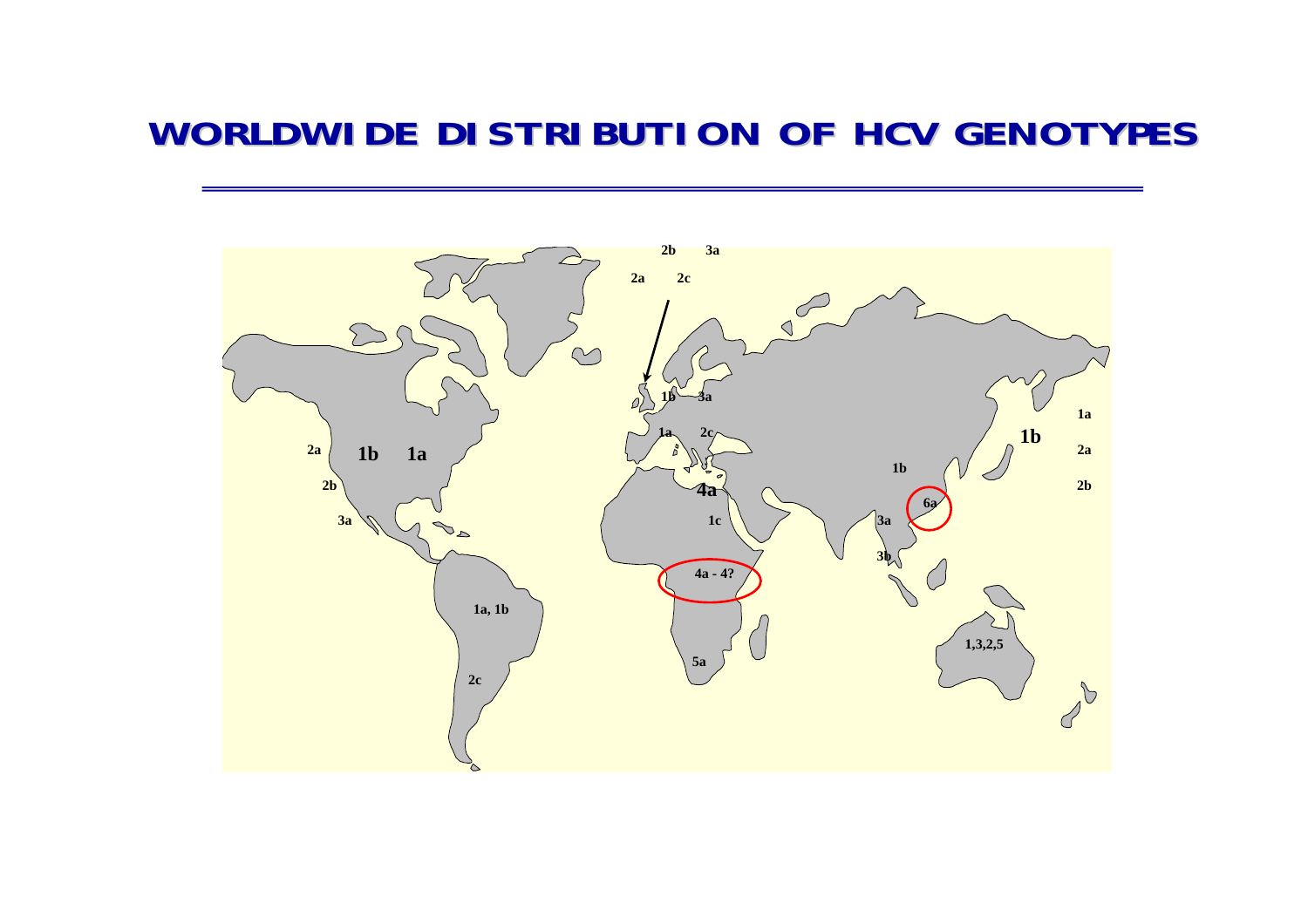#### **GOALS**

To assess the impact of the HCV genotypes (particularly HCV-4 and HCV-6) on the detection of anti-HCV antibodies in human sera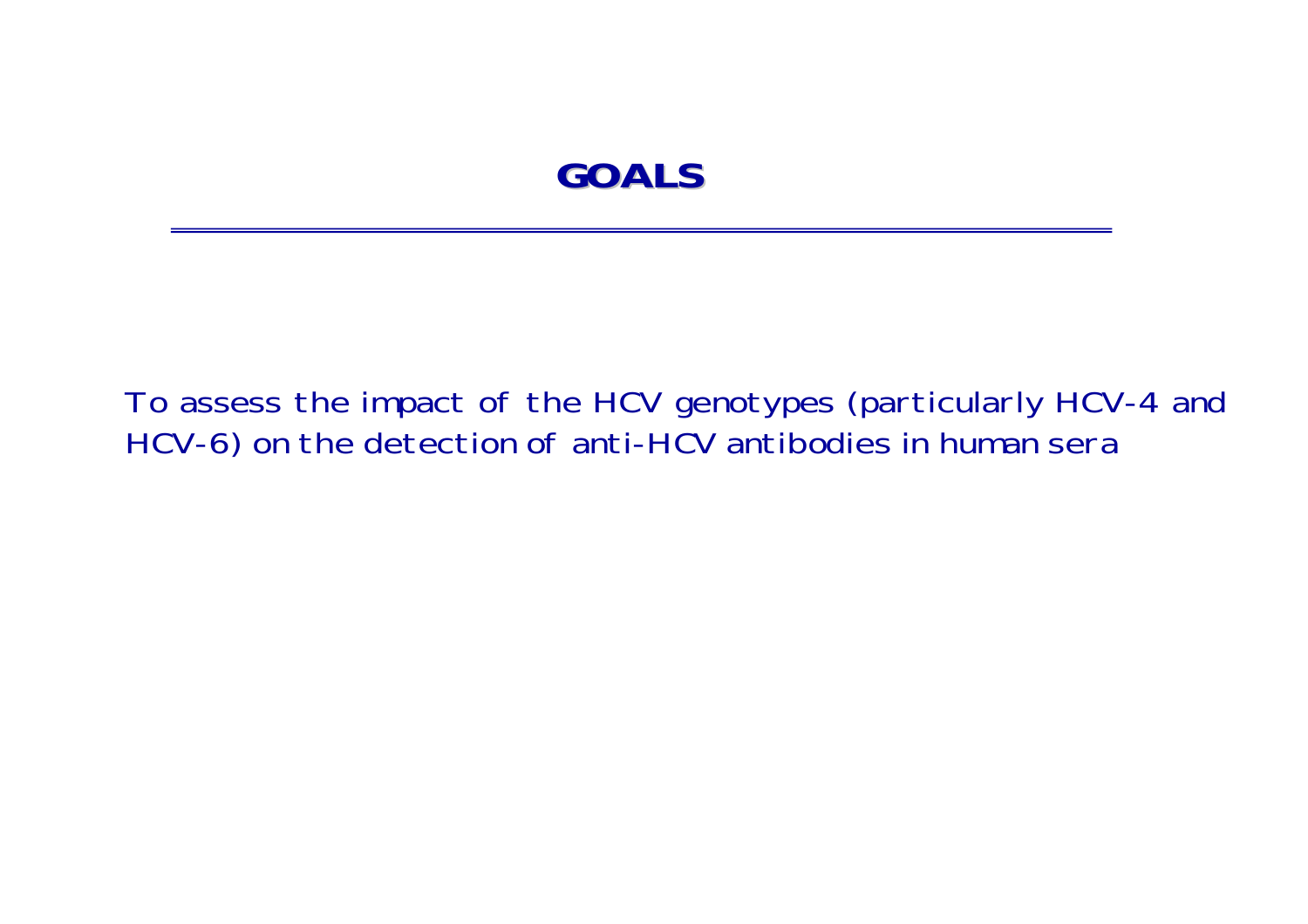# **EXPERIMENTAL OBJECTIVES EXPERIMENTAL OBJECTIVES**

 $\bullet$  To produce home-made HCV antigens for core, NS3 and NS4B from HCV isolates of selected HCV genotypes

> ● Peptides • Recombinant proteins

**STo generate a sera panel** 

 $\bullet$ To develop home-made ELISA assays and assess the antibody reactivity in HCV patient sera using type-homologous and typeheterologous antigens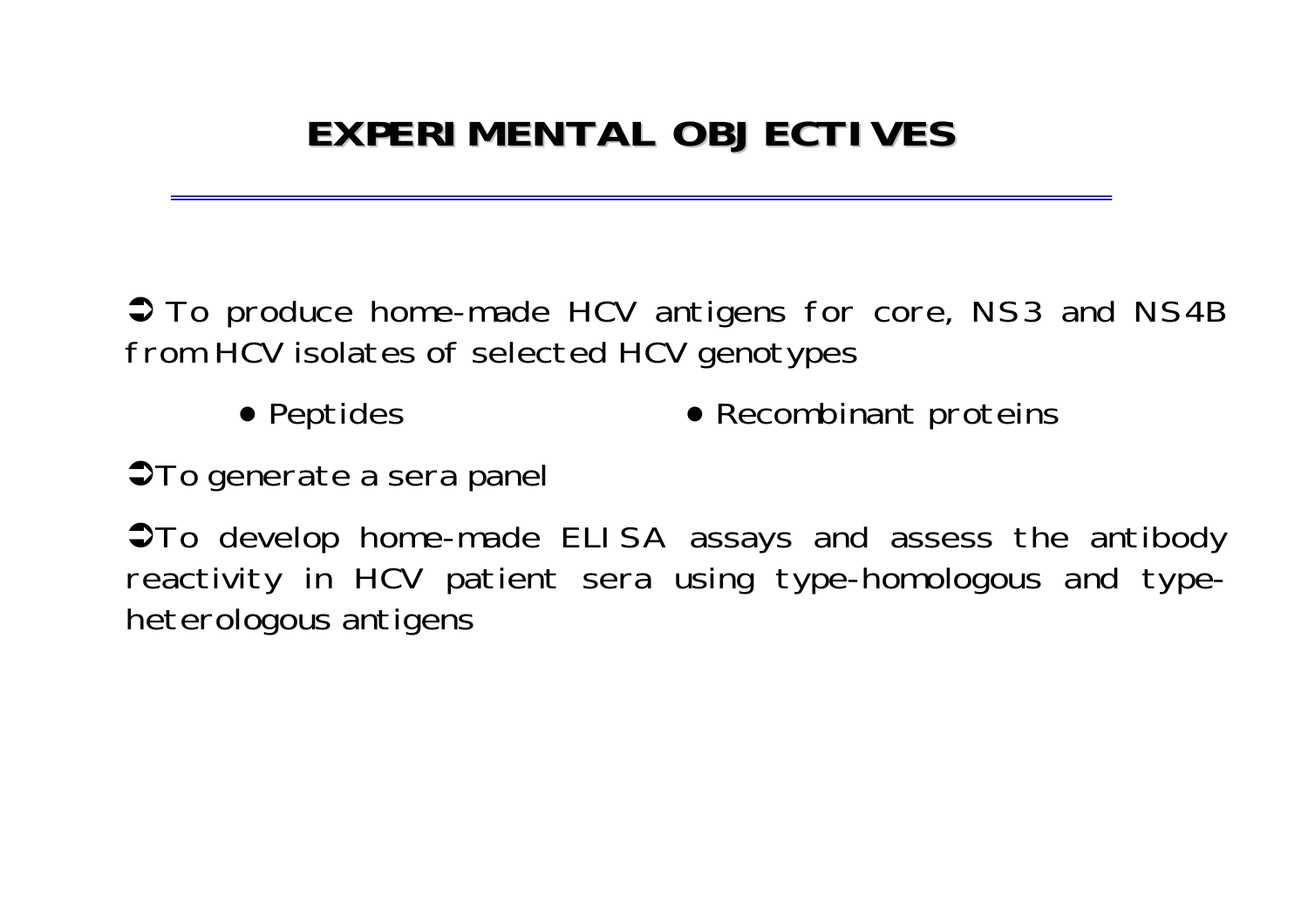## **CAMBODIAN PANEL: 90 plasma from Cambodian blood donors blood donors**

- **58-Positive [RNA HCV (+) and Ab HCV (+)]**
- 28 HCV-6
- 9 HCV-1a
- 20 HCV-1b
- 1 HCV-2
- 3 False Negative [RNA HCV (+) but Ab HCV (-)]
- 29 HCV-Negatives [RNA HCV (-) and Ab HCV (-)]
- 2 Controls (-)
- 1 HBsAg (+) HCV (-)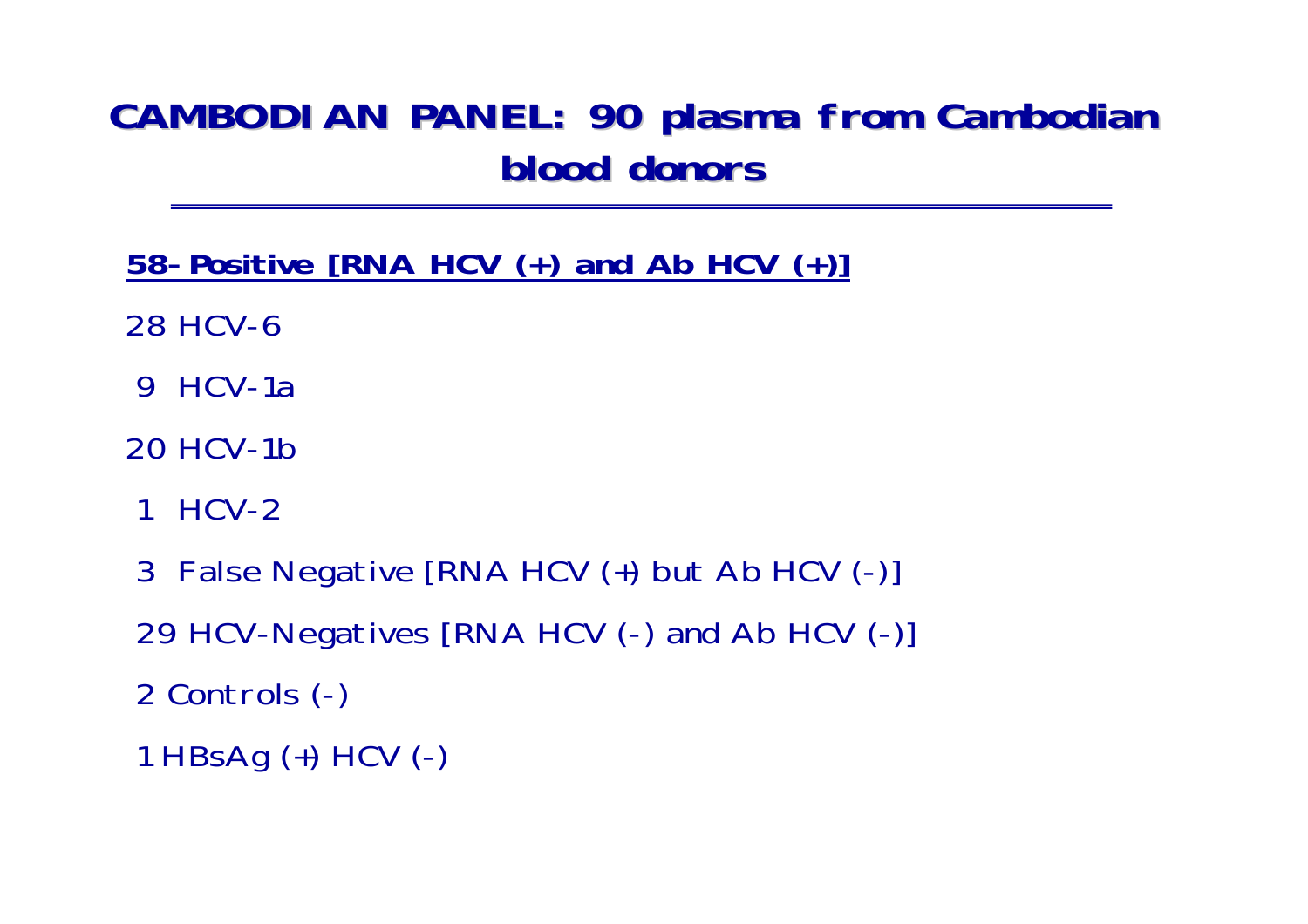## **CORE PEPTIDE ANTIGENS CORE PEPTIDE ANTIGENS**



| <b>Peptides</b> |          |                 |
|-----------------|----------|-----------------|
| $HCV-21$        | core: 1b | $3 - 75$ aa     |
| $HCV-26$        | core: 2a | 11-45aa         |
| $HCV-34$        | core: 1b | <u> 11-45aa</u> |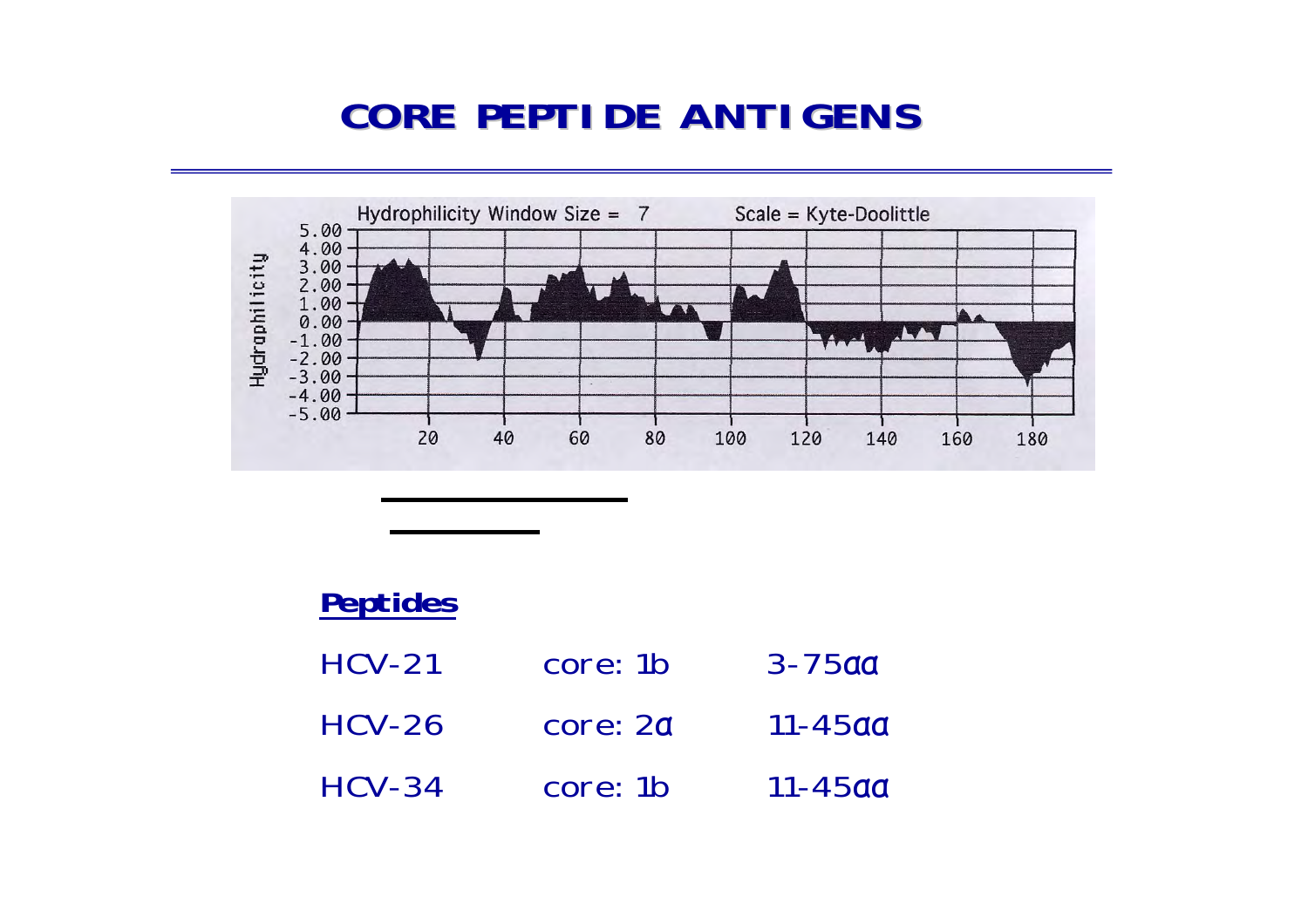#### **PROKARYOTIC EXPRESSION OF THE HCV PROKARYOTIC EXPRESSION OF THE HCV ∆ CORE AND CORE AND ∆ CORE+1 PROTEINS TYPE 1a OR 6e CORE+1 PROTEINS TYPE 1a OR 6e**

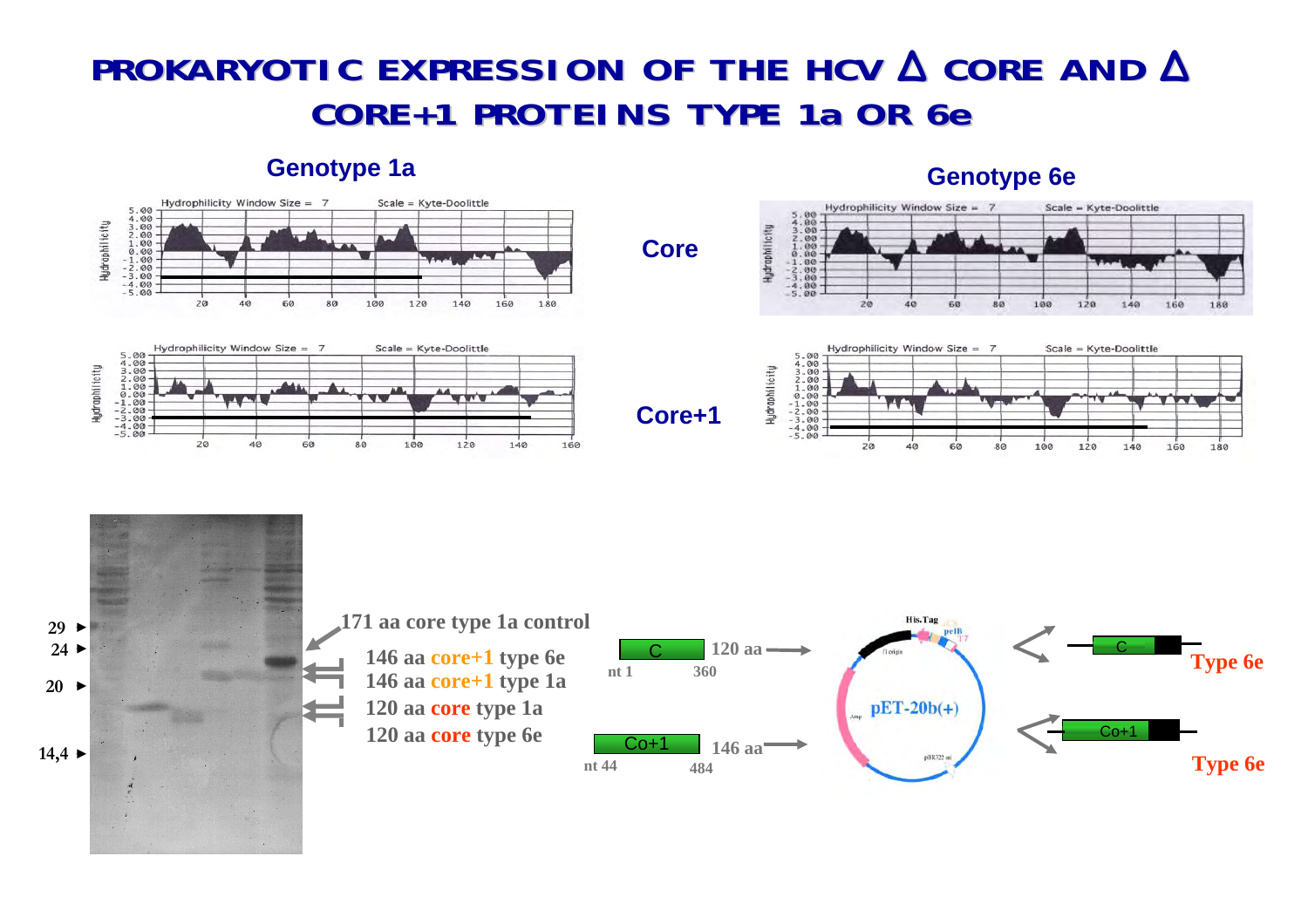#### **ELISA DATA WITH CORE PEPTIDES ELISA DATA WITH CORE PEPTIDES**

false -ves

false -ves

-ves (29)

(29)

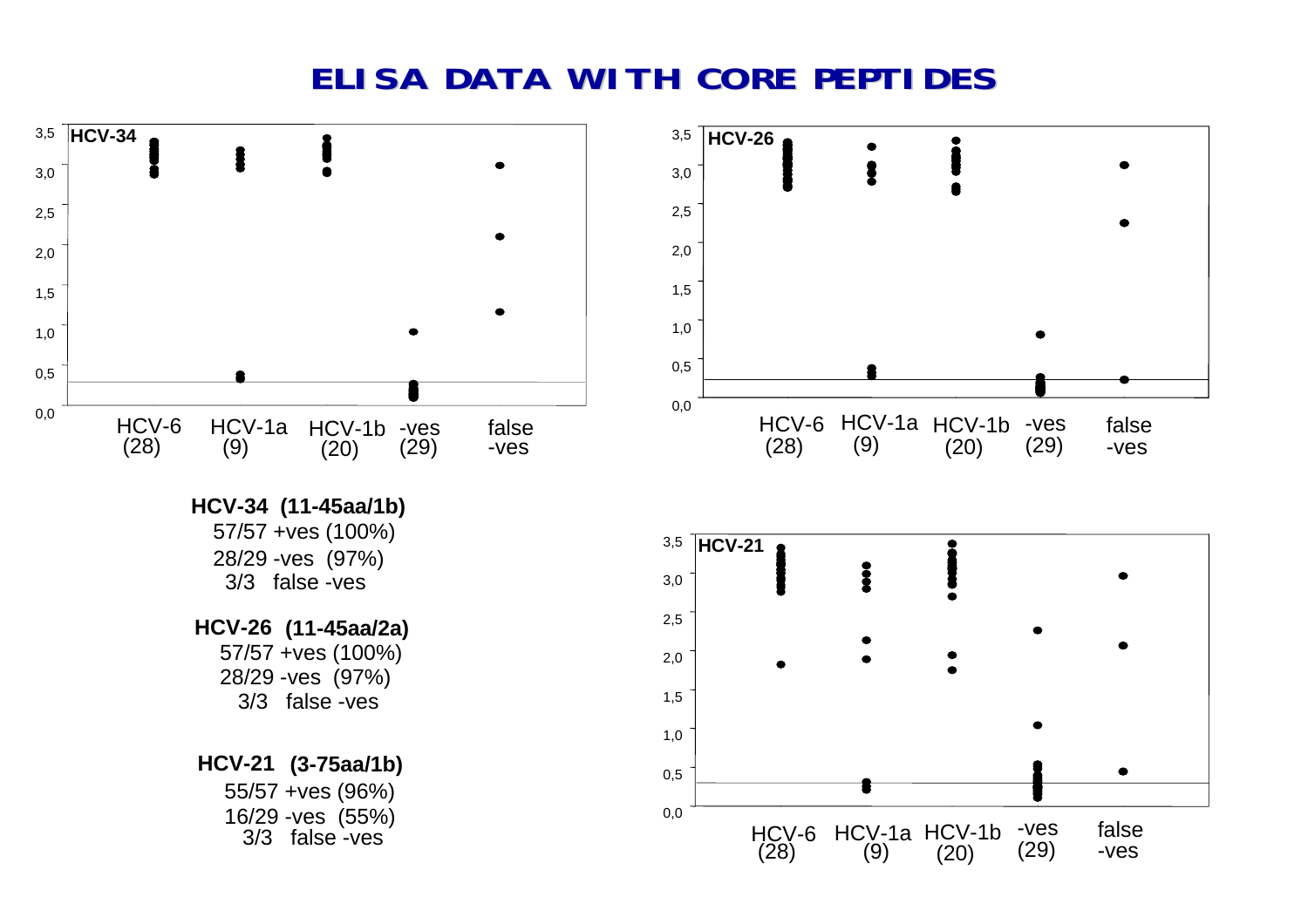## **CONCLUSIONS CONCLUSIONS**

¾ All three core peptides are immunoreactive with all HCV positive sera

¾ All three core peptides are immunoreactive with the 3 falsenegative sera

¾The shorter core peptides (aa 11-45) exhibit better specificity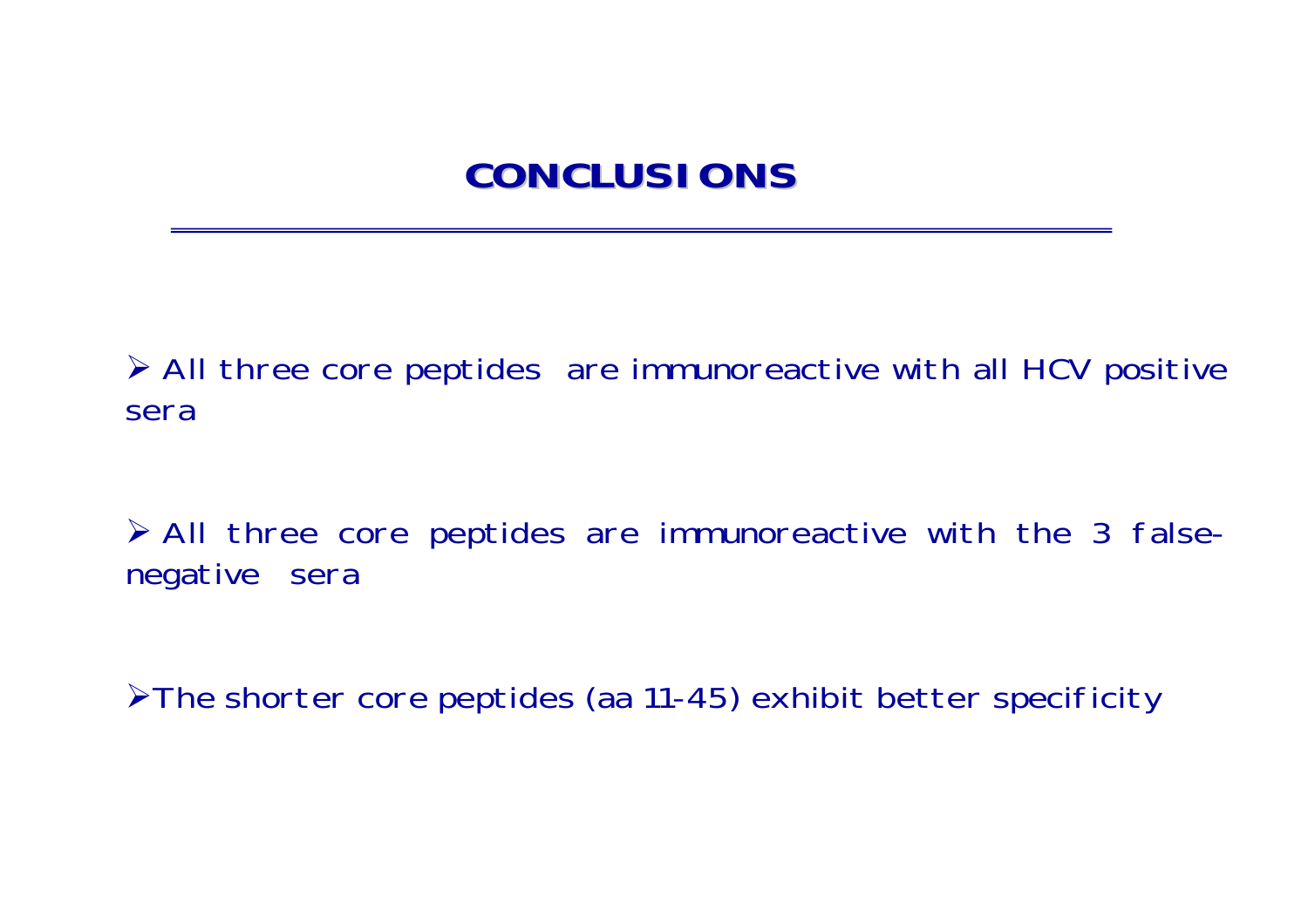#### **NS4 PEPTIDE ANTIGENS 4 PEPTIDE ANTIGENS**



Peptides tested: HCV-6 NS4:1b 1921-1940 aa HCV-45 NS4:1b 1689-1738 aaHCV-452 NS4:2a 1688-1740 aaHCV-645 NS4:1b 1689-1738 aa <sup>+</sup>1921-1940aa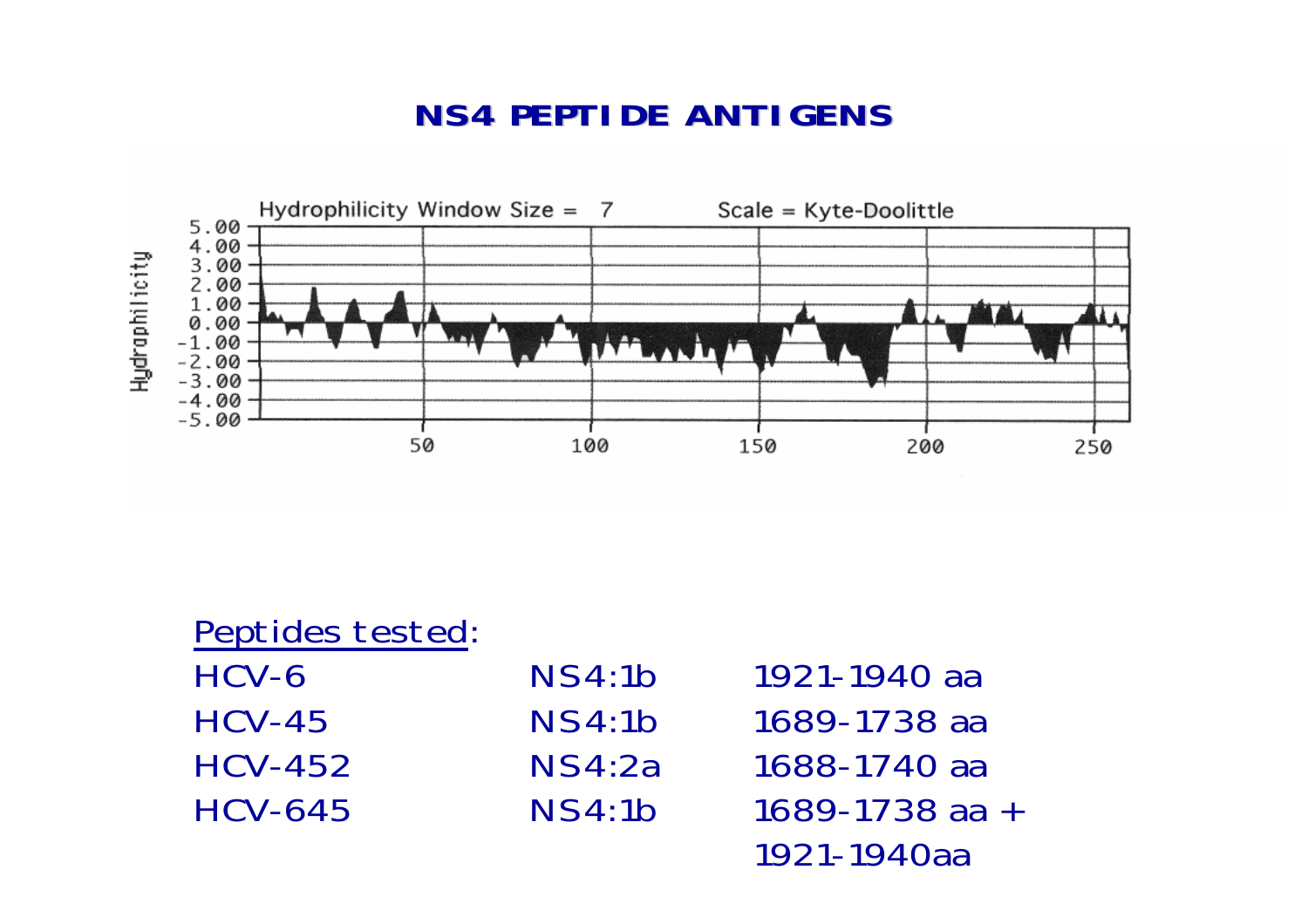#### **Hydrophobicity profile of NS4B Phob 3.0 1.5 0** T **-1.5 -3.0 Phil**  $212$ 266 106 159 53  $\mathbf{o}$ Probability for an a.a. to be in a<br>transmembrandomain **Probability for an a.a. to be in a Prediction of transmembrane domains 86 % transmembranedomain** 10 1 23 4 5 $\frac{3}{16}$ 8 **77 %** 6 4 2 **45% COOH** 0\***P Cytoplasm Cytoplasm** -2 0 50 100 150 200 250 300**Residue position**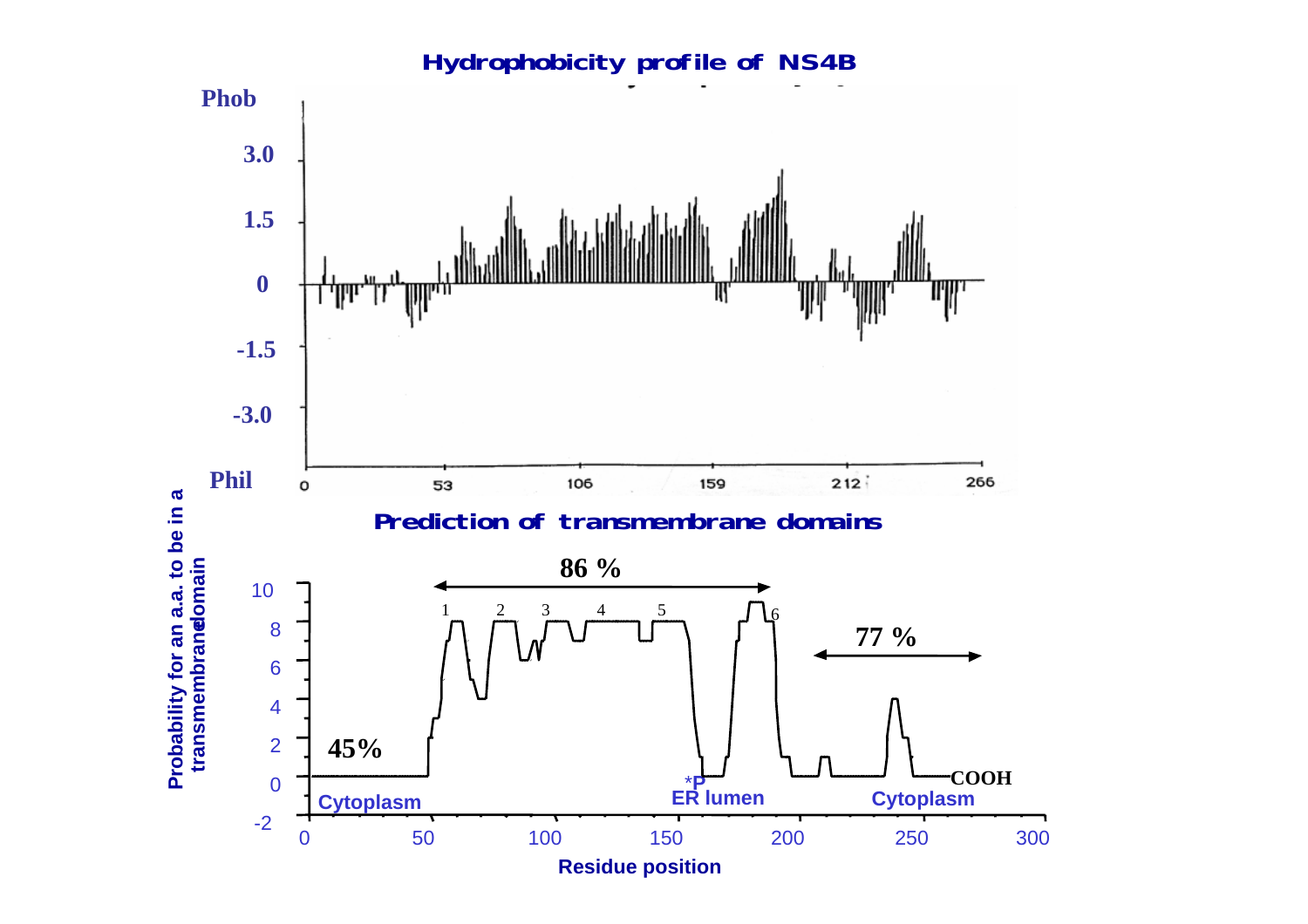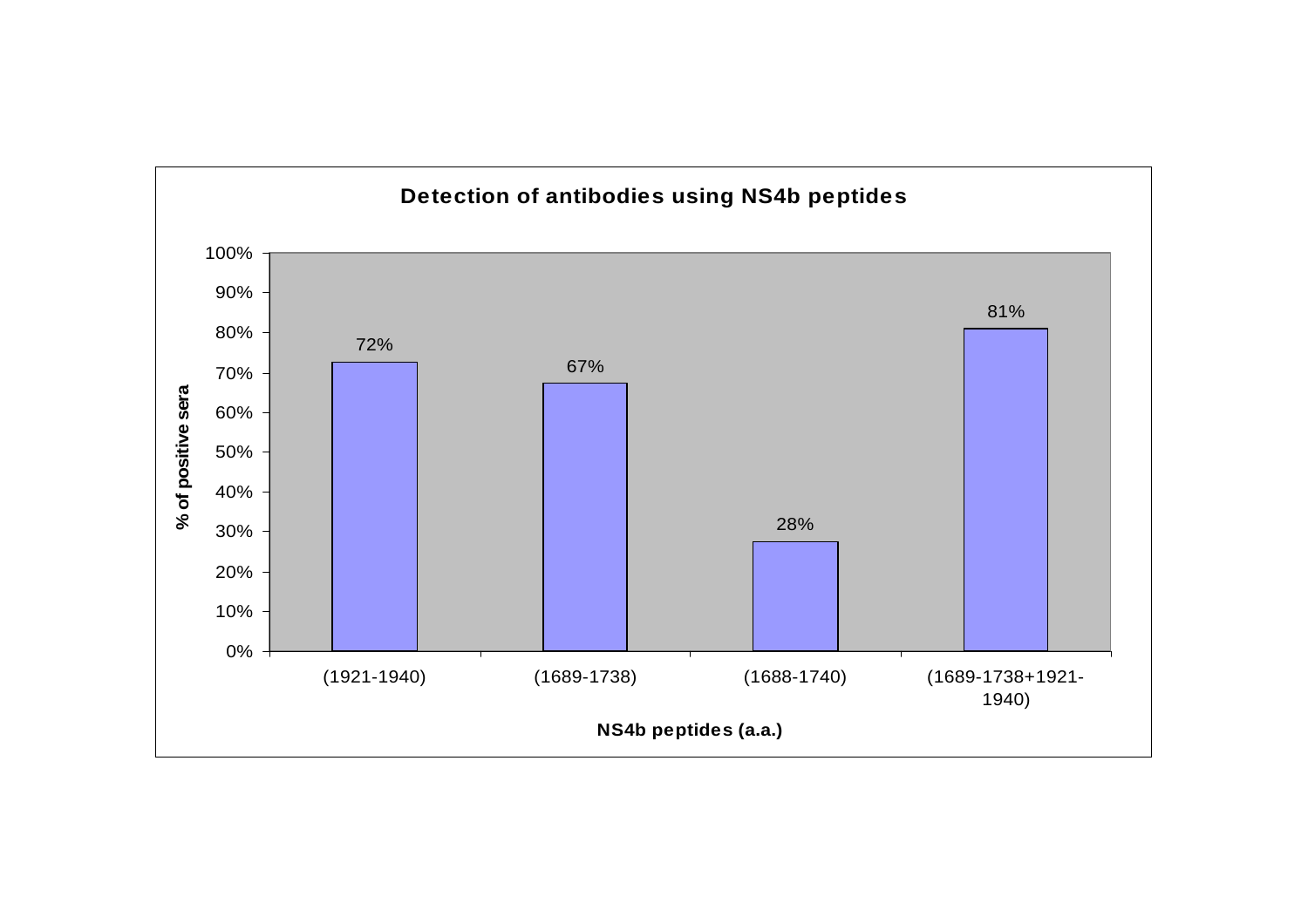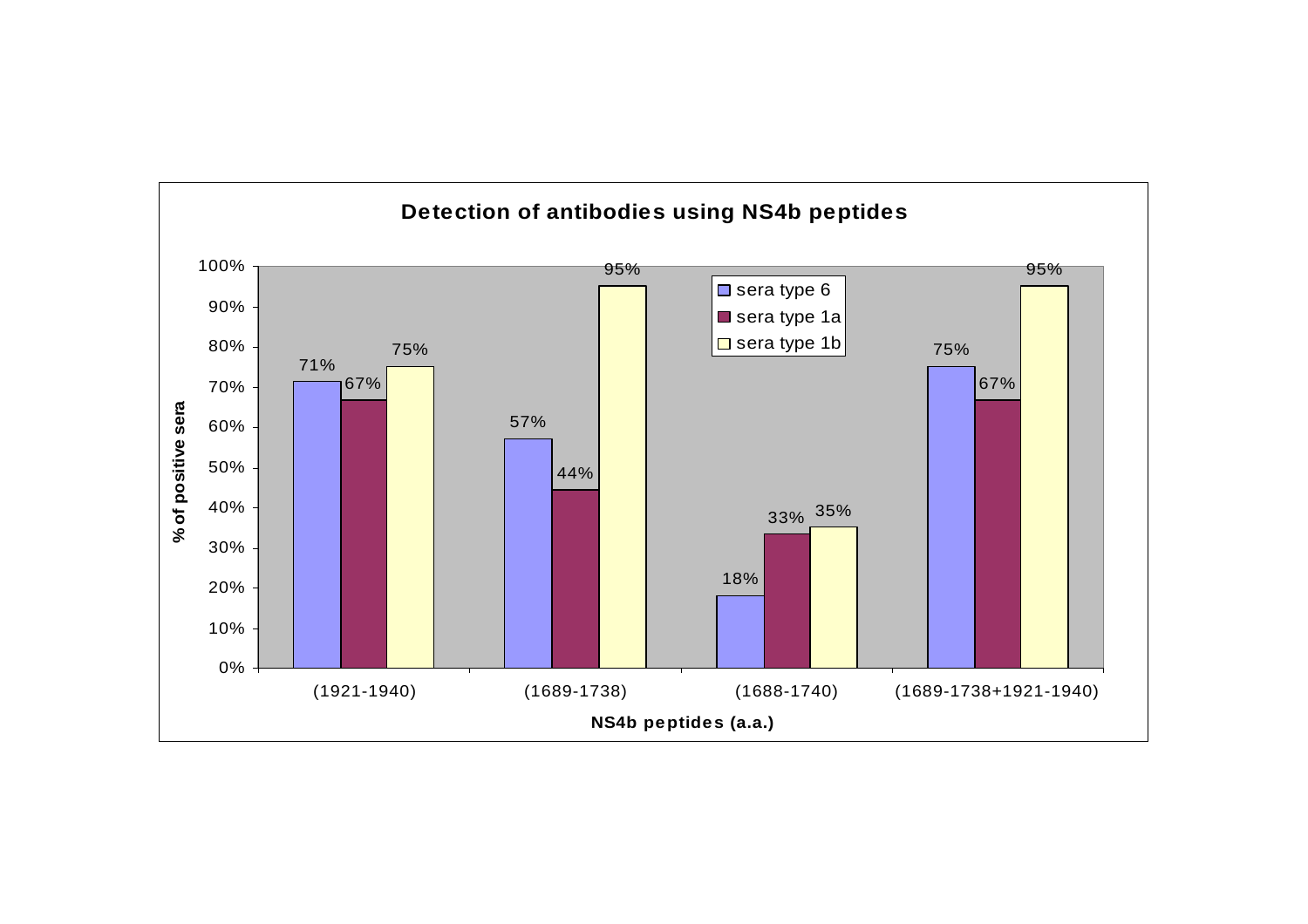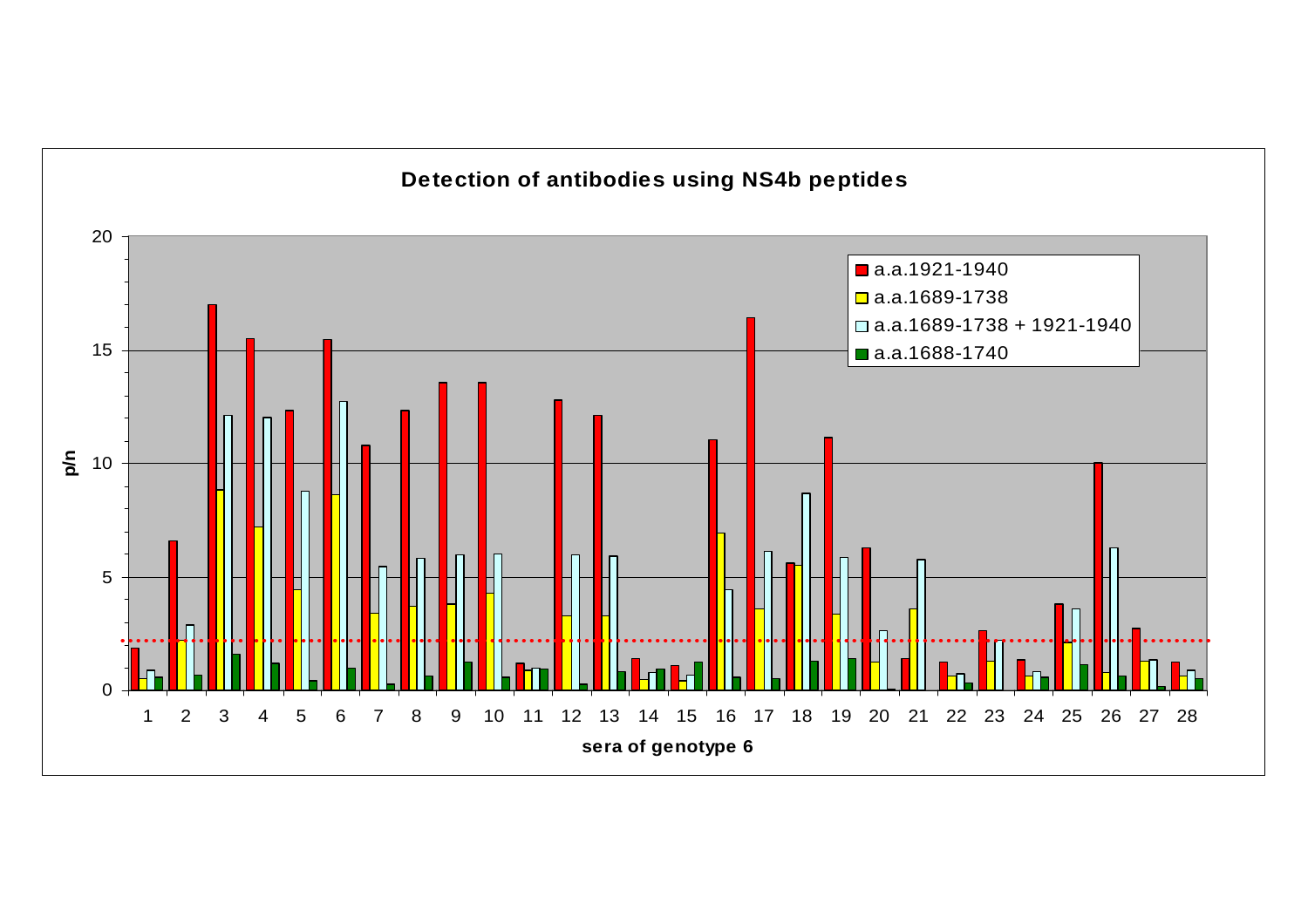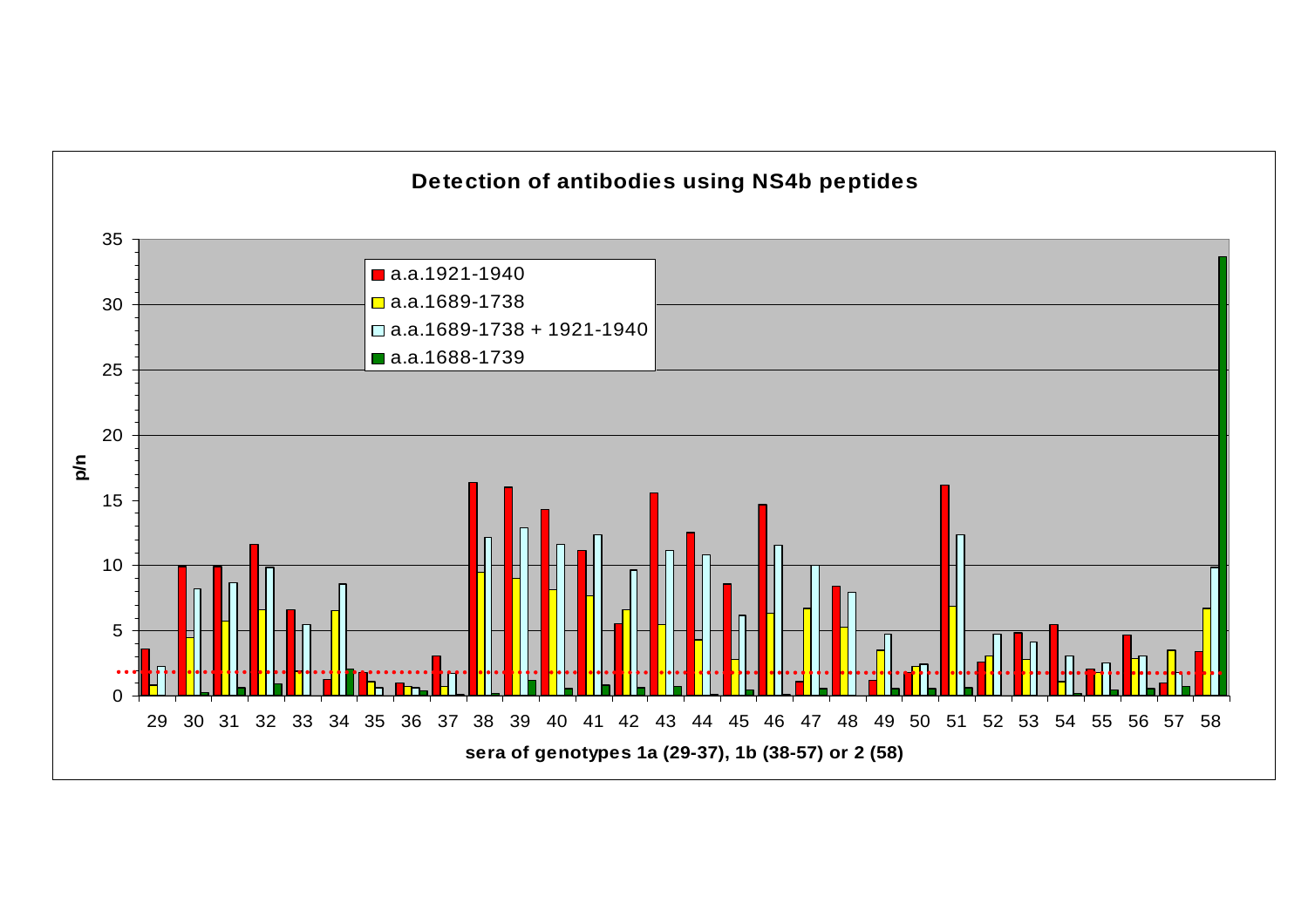## **CONCLUSIONS CONCLUSIONS**

¾ NS4 peptides recognize both HCV-1 and HCV-6 genotypes

¾ NS4 peptide HCV-645 (αα 1689-1738+1921+1940/1b) has the highest positivity rate (80%)